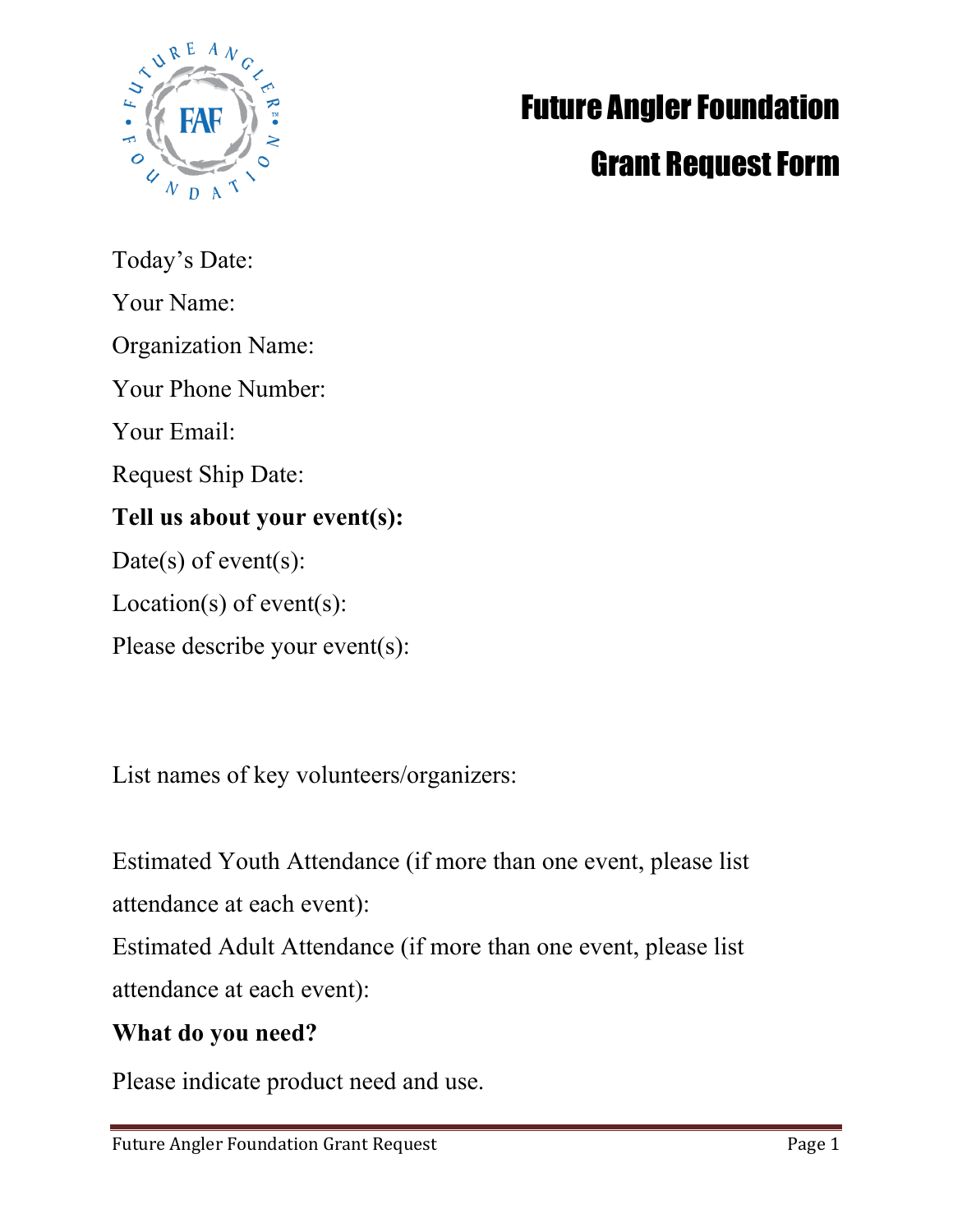Please provide the address to ship award product:

#### **Grant Requirements:**

- **Corona Virus Disclaimer:** It is the responsibility of the Requestor for each event to assure that the event they are requesting support for complies with local, state, and federal guidelines that exist surrounding Corona Virus protocols that are in place at the time of the event.
- **Grantees are required to supply proof of insurance for the event/s they host. Please forward proof of insurance with the grant application.**
- Grant requests must be submitted at least two months prior to event/s.
- Receipt of the grant will be acknowledged within two weeks. Product to be awarded to support the event/s occurring in the upcoming calendar year will be committed to by February  $15<sup>th</sup>$  for that year. Event applicants for the current year will be notified within 45 days of receipt of the request.
- All Future Angler Events MUST include an angler educational and boating/water safety component. Each must include an Aquatic Invasive Species awareness component. We suggest us of the **Stop AIS/Clean, Drain and Dry best practice messaging available at the following link:** <http://stopaquatichitchhikers.org/>
- **Product is not to be sold by the grantee or auctioned by the grantee for fundraising purposes.**
- Products can be used by grantee at a single or multiple events to support the event/s or be given at no charge to event attendees as stated in the grant application.
- If any type of media is recorded we will need a media release form completed by parent. See website for template of release form. Once event is complete media release forms can be e-mailed to GarlandMgt@outlook.com
- Once your Event is held, a mandatory press release recapping the event must be sent via e-mail to  $GarlandMgt@outlook.com$ . This press release will be used to publicize your event and the FAF role in the event. We also request that grantees share 5-10 images taken at the event and any video taken or a link to the video created at the event.
- Following the event grantees are require to provide attendance numbers for both youth and adult attendance at the event.

#### **Grant Applicant Signature:**

Date: